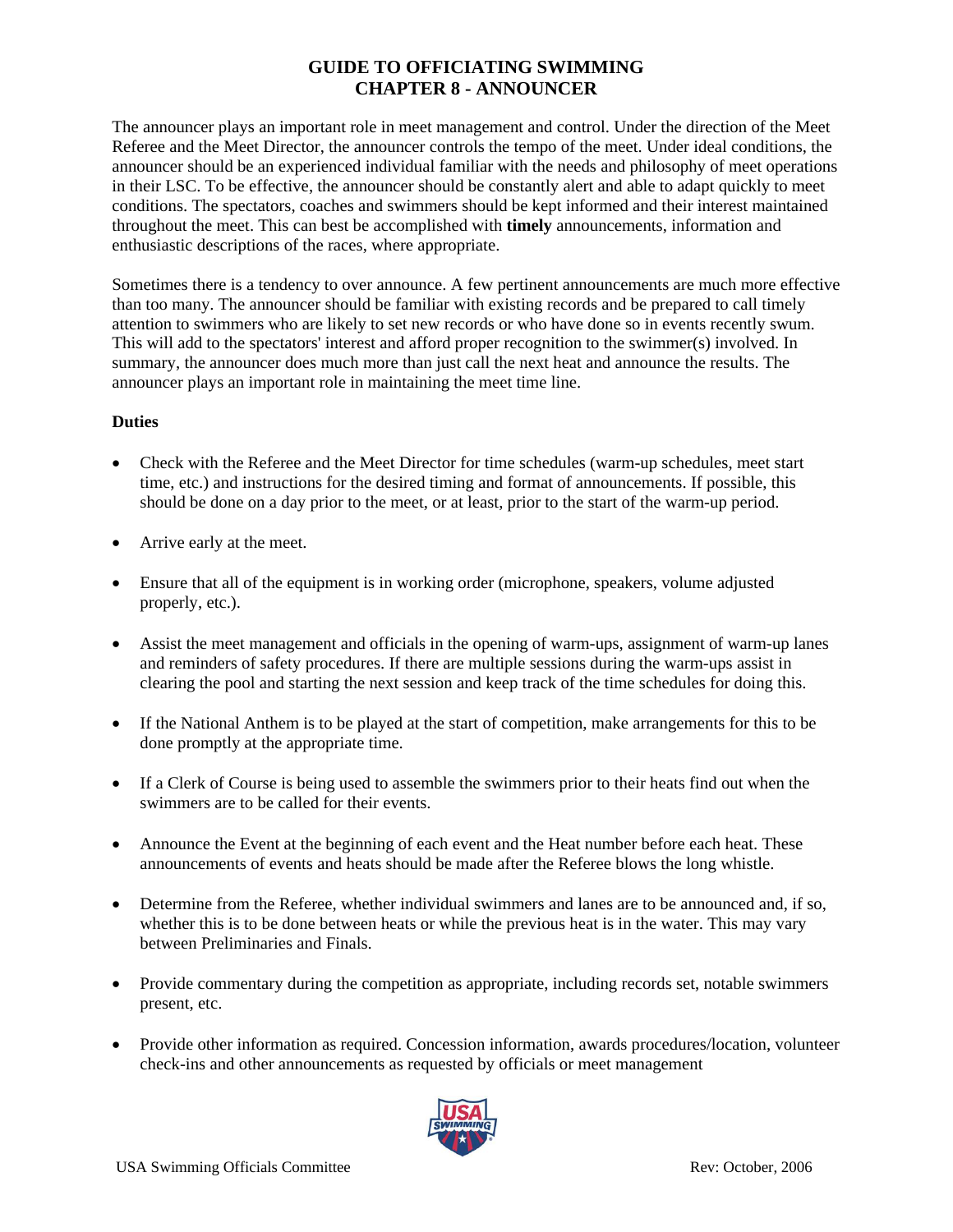# **GUIDE TO OFFICIATING SWIMMING CHAPTER 8 - ANNOUNCER**

- Announce results, finals qualifiers, swim-offs, time trials, scratch and check-in deadlines. These announcements should be made so that they do not conflict with the start of another race. **Stop talking if the Referee blows the whistle.**
- For preliminary sessions, finalists should be announced as soon as they are determined. The time of the announcement should be noted to ensure compliance with the scratch rules.
- Announce deadlines for relay card pick-ups and when and where they are to be turned in.
- Request Biography forms for final, if applicable, and check to ensure proper pronunciation of finalists' names.
- Remind everyone of the time for start of warm-ups and competition for the next session.
- If finals are swum, coordinate the parade of finalists with the appropriate management and introduce the finalists at the blocks using biographies, if applicable.
- Provide appropriate information regarding awards. If appropriate announce team, individual and high point awards. Coordinate as needed with awards personnel if an awards ceremony is held.
- Close by recognizing the contribution of key personnel, officials, volunteers, etc. Thank everyone for coming and wish them a safe trip home.

#### **Guidelines**

- The Announcer should speak clearly, talk slowly and pronounce names correctly. Look over the heat sheets to determine if you know how to pronounce the names of swimmers and clubs properly. If necessary, coaches, officials, and parents can be consulted to learn the correct pronunciation.
- For large or complicated meets, it may be desirable to have an assistant or relief announcer who can help to coordinate and manage some of the responsibilities of the announcer.
- If there are separate announcers for meets which have two adjacent pools operating simultaneously, these announcers must coordinate announcements and be aware of the status of the races in both pools so as not to interfere.
- For most meets, the time line is an important management tool. The announcer has the responsibility to assist the referee in maintaining the required flow of the meet by staying as close as practical to the published time line. The announcer should adjust as required in order to help accomplish this goal. If there is a lull or delay in the activity, use this opportunity to acknowledge sponsors, read results, advertise the concessions, etc.
- The announcer should be prepared to help in case of emergencies. If evacuation of the facility should become necessary, the announcer should be prepared to give calm, precise instructions and should be familiar with the location of exits. If appropriate, an early announcement should ask those present to identify the exits nearest them.